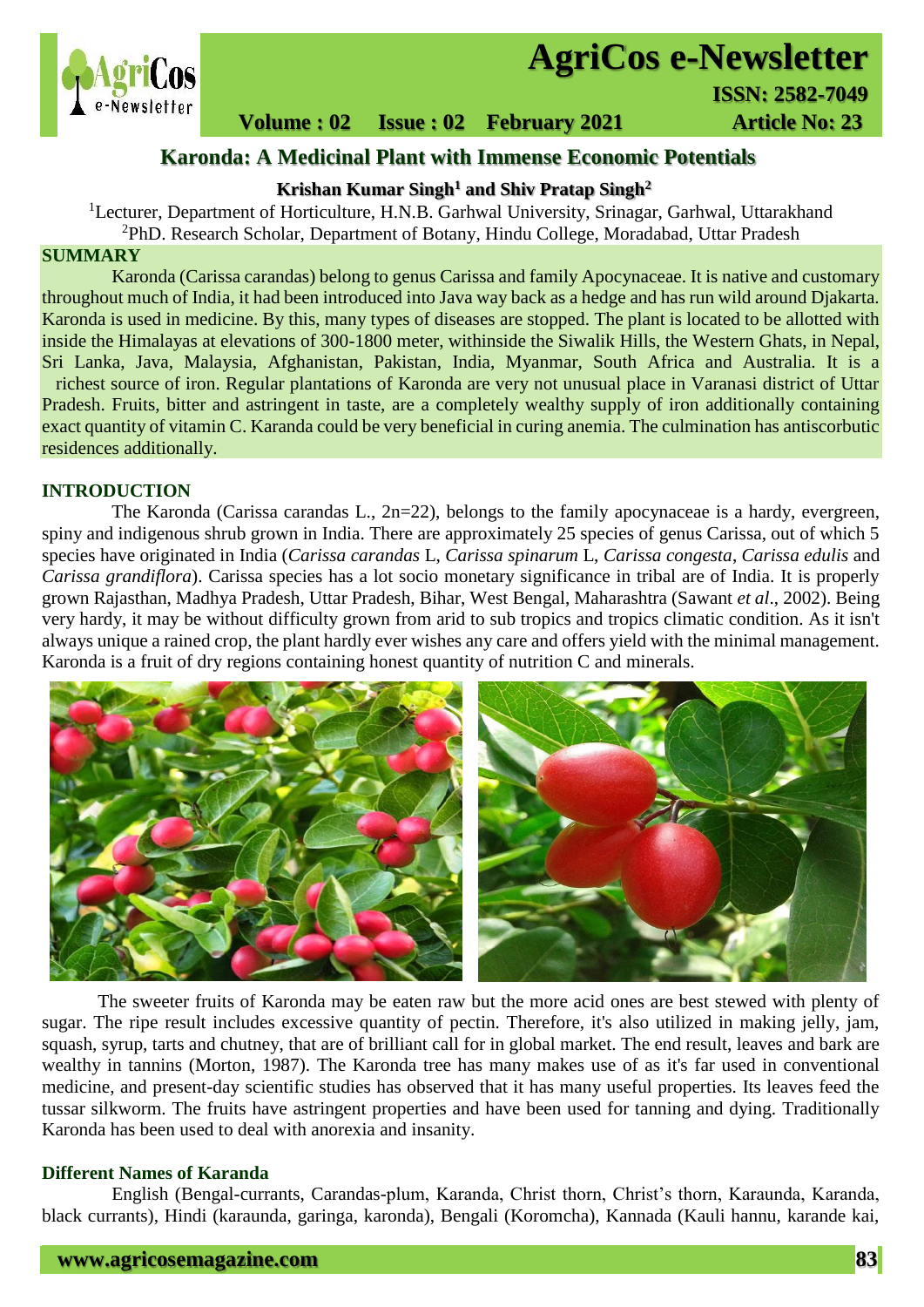doddakaala, garchinikai, karinda), Malayalam (Kalachedi, Karakka, karaka, karanta, karekkai, panimarda, susena), Marathi (Karvand, kaarandi, boronda, karanda), Sanskrit (Avighna, karamarda, Karonda), Tamil (Kalaaha, kila, Kilaakkaai, Killeekkaai, Kalakkai, aintirikam, cenkala, karavinta, kilamaram) and Telegu (Peddakalavi, kalay).

#### **Plant Description of Karonda**

Carissa carandas is an evergreen deciduous small to big shrub height 2-4 m tall. The stem is rich in white latex and the branches contain sharp spines. Flowers are small, diameter of flower 3-5 cm, with white colour. The fruit is a berry, which is formed in clusters of 3-10 fruits. fruits are pinkish white and become red to dark purple when ripe. Ripe fruit colour from white, green and pinkish red depending on the genotype. Flowering month January-February and fruits mature in May-June. Fruits are generally harvested at immature stage for vegetable purpose, fully ripen fruits are consumed fresh or processed. The leaves are oblong and conical, 4-6 inch long and 2-3 inch wide, green on the top and brown below. Flowers: White or yellowish flowers are found in groups. Fruit: The are avoid with 5-1 hard angles curving upwards, glabrous with five to seven wings, woody and fibrous. Bark: The bark is smooth gray. The bark is thick.

| <b>Nutrients</b>  | <b>Nutritional value (100 gram)</b> |              |  |  |  |
|-------------------|-------------------------------------|--------------|--|--|--|
|                   | <b>Fresh</b>                        | <b>Dried</b> |  |  |  |
| Energy (Calorie)  | 42                                  | 364          |  |  |  |
| Moisture $(\%)$   | 91                                  | 18.2         |  |  |  |
| Protein $(\%)$    | 1.1                                 | 2.3          |  |  |  |
| Carbohydrate (%)  | 2.9                                 | 67.1         |  |  |  |
| Fat $(\% )$       | 2.9                                 | 9.6          |  |  |  |
| Mineral $(\%)$    |                                     | 2.8          |  |  |  |
| Calcium (mg)      | 2.1                                 | 160          |  |  |  |
| Phosphorus (mg)   | 28                                  | 60           |  |  |  |
| Iron $(mg)$       |                                     | 39           |  |  |  |
| Vitamin $-C$ (mg) | 200-500                             | 1.0          |  |  |  |

|  |  |  |  |  | Table 1: Nutritional value of Karonda fresh and dried fruits |  |  |  |  |
|--|--|--|--|--|--------------------------------------------------------------|--|--|--|--|
|--|--|--|--|--|--------------------------------------------------------------|--|--|--|--|

#### **Cultivation**

#### **Climate and Soil:**

Since *Carissa carandas* is a completely rarely and drought tolerant plant, it flourishes nicely all through the tropical and subtropical climates. Heavy rainfall and waterlogged situations aren't desirable. It may be grown on a huge variety of soils which include saline and sodic soils.

#### **Improved Varieties:**

Pant Manohar, Pant Sudarshan, Pant Suvarna, Konkan bold, CHES K-II-7, CHESK-35.

#### **Propagation:**

*Carissa carandas* propagated by sexual and vegetative propagation. Experimental add India has shown that cuttings from mature plants might not root at all; 20% of hardwood cuttings from trimmed hedges have rooted in November but not when planted earlier. Cuttings from nursery stock gave best results: 10% rooted in late September; 20% in early October; 30% in late October; and 50% in early November. altogether cases, cuttings were pre-treated with auxin at 500 ppm in 50% alcohol. The maximum number of roots, rooting percentage and survival percentage was recorded under 8000 ppm concentration of IBA and the minimum rooting percentage was observed under control treatments (Deepak *et al*. 2015). IBA is that the most promising phytohormone inducing rooting quickly. Exogenous application of IBA accelerates the speed of rooting, increase final rooting percentage and number of roots. Indole-3-butyric acid (IBA) is the maximum widely used root promoting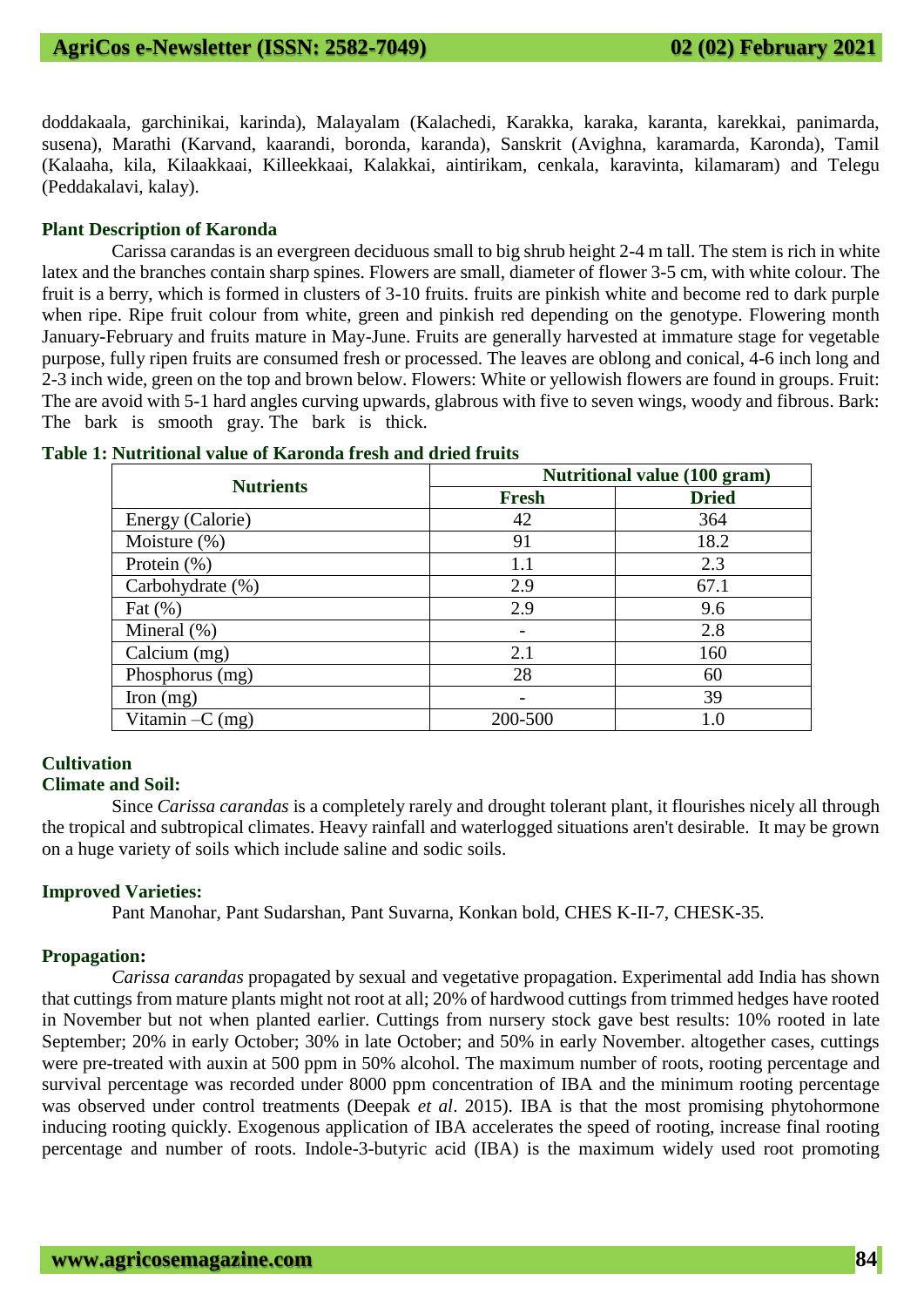chemical withinside the nursery trade, alongside with 1-naphthaleneacetic acid (NAA), due to the fact it's far dependable over a huge variety of concentrations (Singh *et al*. 2011).

#### **Planting:**

Pits of 60 cm x60cm x 60cm size are dug and full of natural manure and soil, in a 1:2 ratio. The planting distance for fence/ hedge need to be 1-1.5 meter, requiring 300-400 plant life for planting alongside the boundary of 1 hectare field. If a one kind planting is to be raised, a planting distance of 2 m x 2 m need to be enough.

#### **Manure and Fertilizers:**

Karanda plant life grown as defensive hedge are hardly ever manured or fertilized. Manuring, however, is beneficial. Otherwise, its plant life slowly gets exhausted after taking 2 year and begin displaying signs and symptoms of die back. Therefore, 15-20 kg well-rotten farmyard manure or compost/plant to be implemented earlier than flowering.

#### **Irrigation:**

Water requirement of Karonda could be very low. Irrigation after planting and manuring is essential. However, if there's no rain for the duration of the improvement of fruit, one irrigation can be given. This will boom the fruit size.

#### **Training and Pruning:**

Regular plantations of Karonda may be trained on single or double stem. Therefore, extra undesirable shoots or laterals are eliminated from time-to-time to present the plant preferred shape. Suckers springing up from diseased dried twigs must be eliminated.

#### **Weed Management:**

After irrigation, weeding should be done by which development of plant is done properly. It is necessary to weeding after every irrigation in Karanda.

#### **Insect and Disease Control**

**Leaf eating caterpillars**: monocrotophos 2ml/l. **Fruit fly** *bactrocera dorsalis*: Sanitation. **Twig dieback** *Diplodia natalensis*: Pruning. **Stem canker** *Dithiorella sp*.: Effected branches remove and burn. **Anthracnose**: black brown lesions, use copper-based fungicides copper oxide.

#### **Karonda as Medicinal Trees**

The karonda fruit is an astringent, antiscorbutic and as a treatment for biliousness and beneficial for therapy of anemia. In traditional medicine the fruit is used to improve female libido and to remove worms from the intestinal tract. The fruits have anti-microbial and antifungal properties and its juice used to clean old wounds which have become infected. The juice may be carried out to the pores and skin to alleviate any pores and skin problems. Traditionally Karonda has been used to deal with anorexia and insanity. A leaf decoction of Karonda is used towards fever, diarrhoea, and earache. The roots function a stomachic, vermifuge, treatment for itches and insect repellent.

#### **Health Benefits of Karanda**

The complete plant has medicinal values. Carissa carandas flowers are used to remedy diverse diseases. It is very high sources in iron, vitamin C, vitamin A, phosphorus and calcium. Anemic disease is controlled by iron found in Karonda. Vitamin C is found in high amounts in Karonda. By which scurvy disease is controlled. Karanda fruit has an Anthelmintic effect withinside the Body which expels the Parasitic Worms. It eliminates impurities from the blood. Eating Karonda mature fruit removes the disease of anorexia. Epilepsy disease is